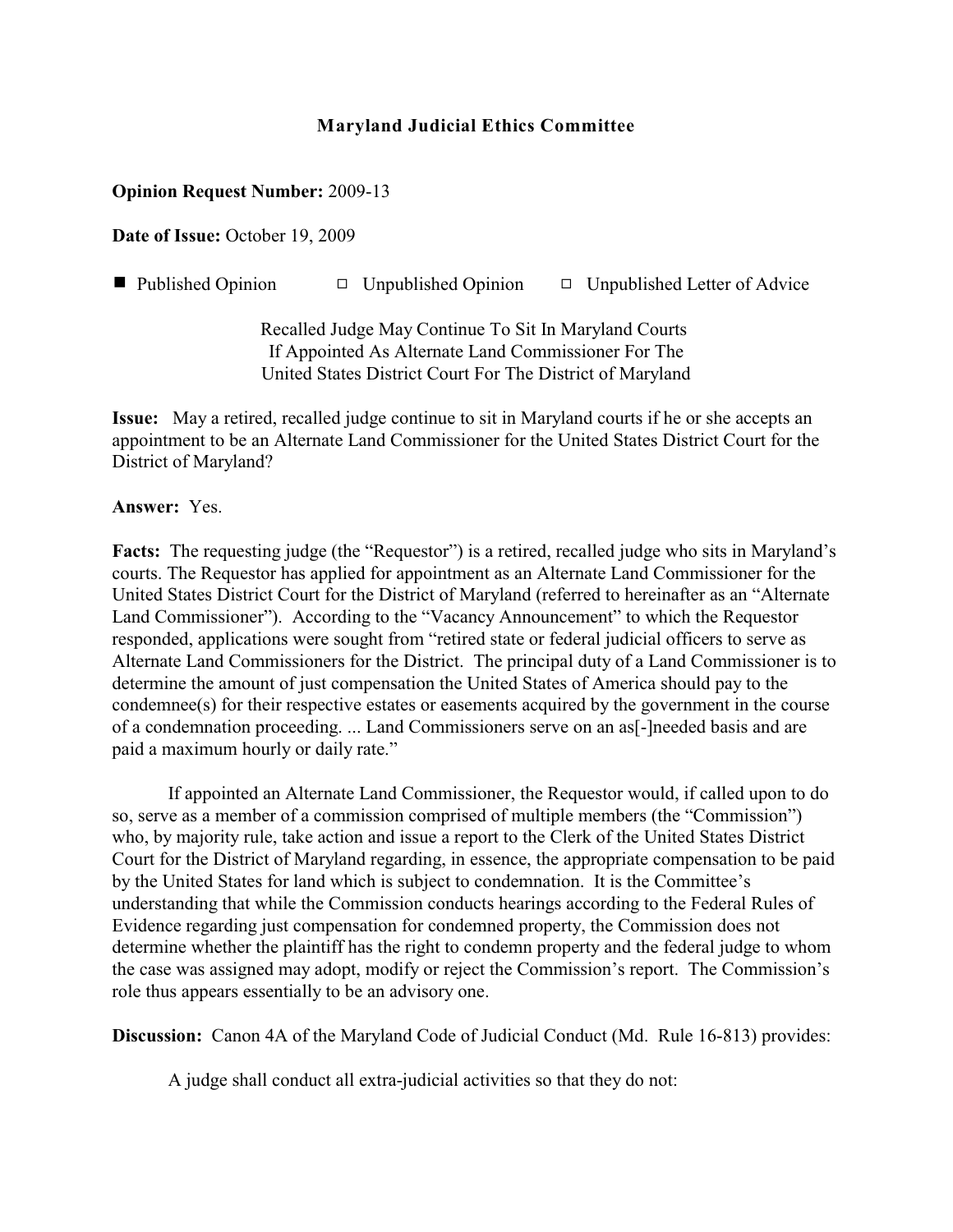### **Maryland Judicial Ethics Committee Opinion Request Number:** 2009-13 **Date of Issue:** October 19, 2009

**Published Opinion**  $\Box$  Unpublished Opinion  $\Box$  Unpublished Letter of Advice Page 2 of 3

(1) cause a substantial question as to the judge's capacity to act impartially as a judge;

(2) demean the judicial office; or

(3) interfere with the proper performance of judicial duties.

In turn, Canon  $4(C)(2)$  provides that "[e]xcept as otherwise provided by law and subject to Canon 4A, a judge may accept appointment to a governmental advisory commission, committee or position."

Finally, Canon 4H provides:

Unless otherwise prohibited by law, a judge may receive compensation and reimbursement of expenses for extrajudicial activities permitted by this Code if:

(1) the source of compensation or reimbursement does not give the appearance of impropriety;

(2) the compensation does not exceed a reasonable amount and does not exceed the amount a person who is not a judge would ordinarily receive for the same activity; and

(3) the expense reimbursement is limited to the actual cost of food, lodging and travel reasonably incurred by a judge. ...

Based upon the Committee's review of Canon 4, the Committee believes that the Requestor's potential service as an Alternate Land Commissioner is permitted by the Code. To the extent that the Requestor's service as an Alternate Land Commissioner might "cause a substantial question as to the judge's capacity to act impartially as a judge "(Canon 4A), undermine the "public['s] confidence in the impartiality and integrity of the judiciary" (Canon 2A) or pose a risk that the Requestor might "appear to be improperly influenced by a ... relationship" (Canon 2B) to the federal government by virtue of the Requestor's receiving compensation therefor, the Requestor should be cautious regarding whether any compensation received as an Alternate Land Commissioner might constitute "a significant financial interest" as defined in Rule 16-813, and whether the Requestor should either recuse him/herself from serving as a judge in Maryland courts in matters in which the United States, or any of its agencies, is a party (Canon 3D) or obtain an agreement regarding non-recusal under Canon 3E.

**Application:** The Judicial Ethics Committee cautions that this opinion is applicable only prospectively and only to the conduct of the requestor described in this opinion, to the extent of the requestor's compliance with this opinion. Omission or misstatement of a material fact in the written request for opinion negates reliance on this opinion.